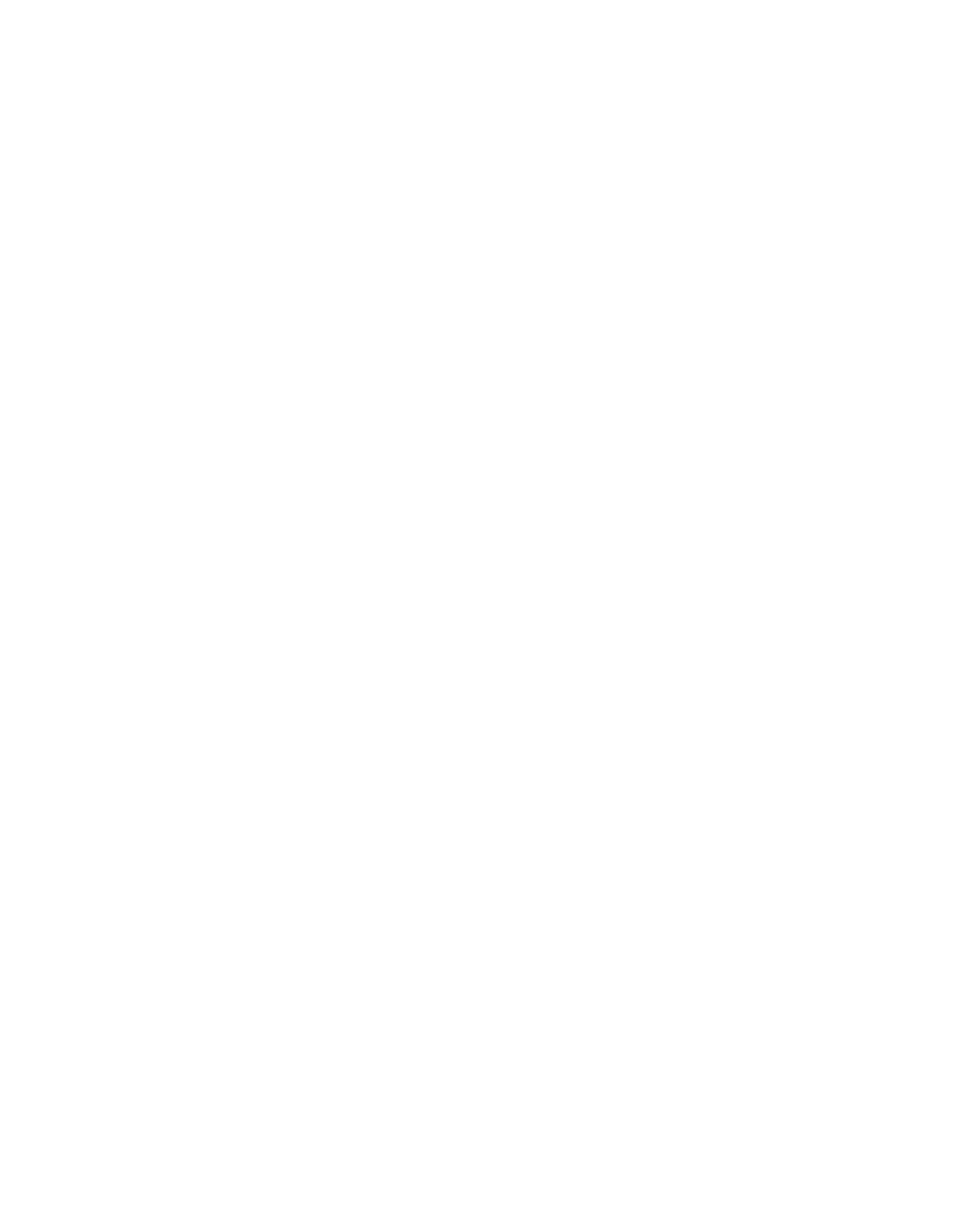#### **Directions**

- **Use a #2 pencil only.**
- **Make dark marks.**
- **Fill in a response like this: A B D.**
- **If you change your answer, erase your old answer completely.**
- 1. How old are you?
	- A. 10 years old or younger
	- B. 11 years old
	- C. 12 years old
	- D. 13 years old
	- E. 14 years old
	- F. 15 years old
	- G. 16 years old or older
- 2. What is your sex?
	- A. Female
	- B. Male
- 3. In what grade are you?
	- A. 6th grade
	- B. 7th grade
	- C. 8th grade
	- D. Ungraded or other grade
- 4. Are you Hispanic or Latino?
	- A. Yes
	- B. No
- 5. What is your race? (Select one or more responses.)
	- A. American Indian or Alaska Native
	- B. Black or African American
	- C. Filipino
	- D. Japanese
	- E. Native Hawaiian/Part Hawaiian
	- F. Other Asian
	- G. Other Pacific Islander
	- H. White
- 6. Which one of these groups **best** describes you? (Select only **one** response.)
	- A. Hispanic or Latino
	- B. Native Hawaiian
	- C. Filipino
	- D. Japanese
	- E. White
	- F. Other Pacific Islander
	- G. Some other race or ethnicity
	- H. I do not describe myself as only one race or ethnicity
- 7. Which of the following best describes you? A. Heterosexual (straight)
	- B. Gay or lesbian
	- C. Bisexual
	- D. Not sure
- 8. A transgender person is someone who does not feel the same inside as the sex they were born with. Are you transgender?
	- A. No, I am not transgender
	- B. Yes, I am transgender
	- C. I do not know if I am transgender
	- D. I do not know what this question is asking
- 9. Are either of your parents or other adults in your family serving on active duty in the military? A. Yes
	- B. No
	-

#### **The next 7 questions ask about violencerelated behavior**.

- 10. During the past 12 months, did you ever **not**  go to school because you felt you would be unsafe at school or on your way to or from school?
	- A. Yes
	- B. No
- 11. During the past 12 months, have you been in a **physical fight**?
	- A. Yes B. No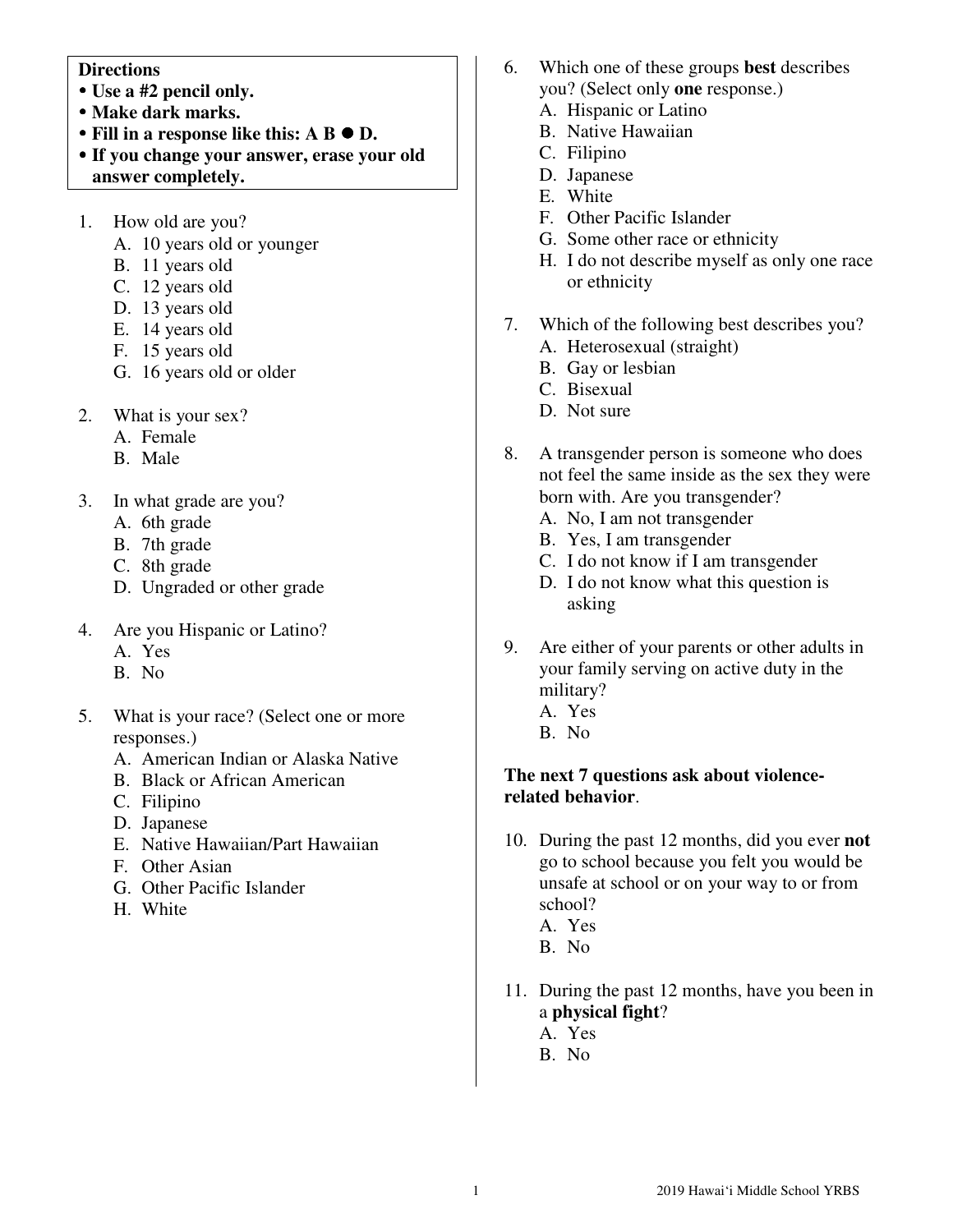- 12. Have you ever been physically forced to have sexual intercourse when you did not want to?
	- A. Yes
	- B. No
- 13. During the past 12 months, did **anyone** force you to do sexual things that you did not want to do? (Count such things as kissing, touching, or being physically forced to have sexual intercourse.) A. Yes
	- B. No
	-
- 14. During the past 12 months, did **someone you were dating or going out with** purposely try to control you or emotionally hurt you? (Count such things as being told who you could and could not spend time with, being humiliated in front of others, or being threatened if you did not do what they wanted.)
	- A. I did not date or go out with anyone during the past 12 months
	- B. Yes
	- C. No
- 15. During the past 12 months, did **someone you were dating or going out with** physically hurt you on purpose? (Count such things as being hit, slammed into something, or injured with an object or weapon.)
	- A. I did not date or go out with anyone during the past 12 months
	- B. Yes
	- C. No
- 16. During the past 12 months, did you physically hurt **someone you were dating or going out with**? (Count such things as hitting them, slamming them into something, or injuring them with an object or weapon.)
	- A. I did not date or go out with anyone during the past 12 months
	- B. Yes
	- C. No

**The next 4 questions ask about bullying. Bullying is when 1 or more students tease, threaten, spread rumors about, hit, shove, or hurt another student over and over again. It is not bullying when 2 students of about the same strength or power argue or fight or tease each other in a friendly way.** 

- 17. Have you ever been bullied **on school property**?
	- A. Yes
	- B. No
- 18. Have you ever been **electronically** bullied? (Count being bullied through texting, Instagram, Facebook, or other social media.) A. Yes B. No
- 19. Have you ever **electronically** bullied someone? (Count bullying through texting, Instagram, Facebook, or other social media.)
	- A. Yes
	- B. No
- 20. Do you agree or disagree that harassment and bullying by other students is a problem at your school?
	- A. Strongly agree
	- B. Agree
	- C. Not sure
	- D. Disagree
	- E. Strongly disagree

# **The next question asks about hurting yourself on purpose.**

- 21. Have you ever done something to purposely hurt yourself without wanting to die, such as cutting or burning yourself on purpose?
	- A. Yes
	- B. No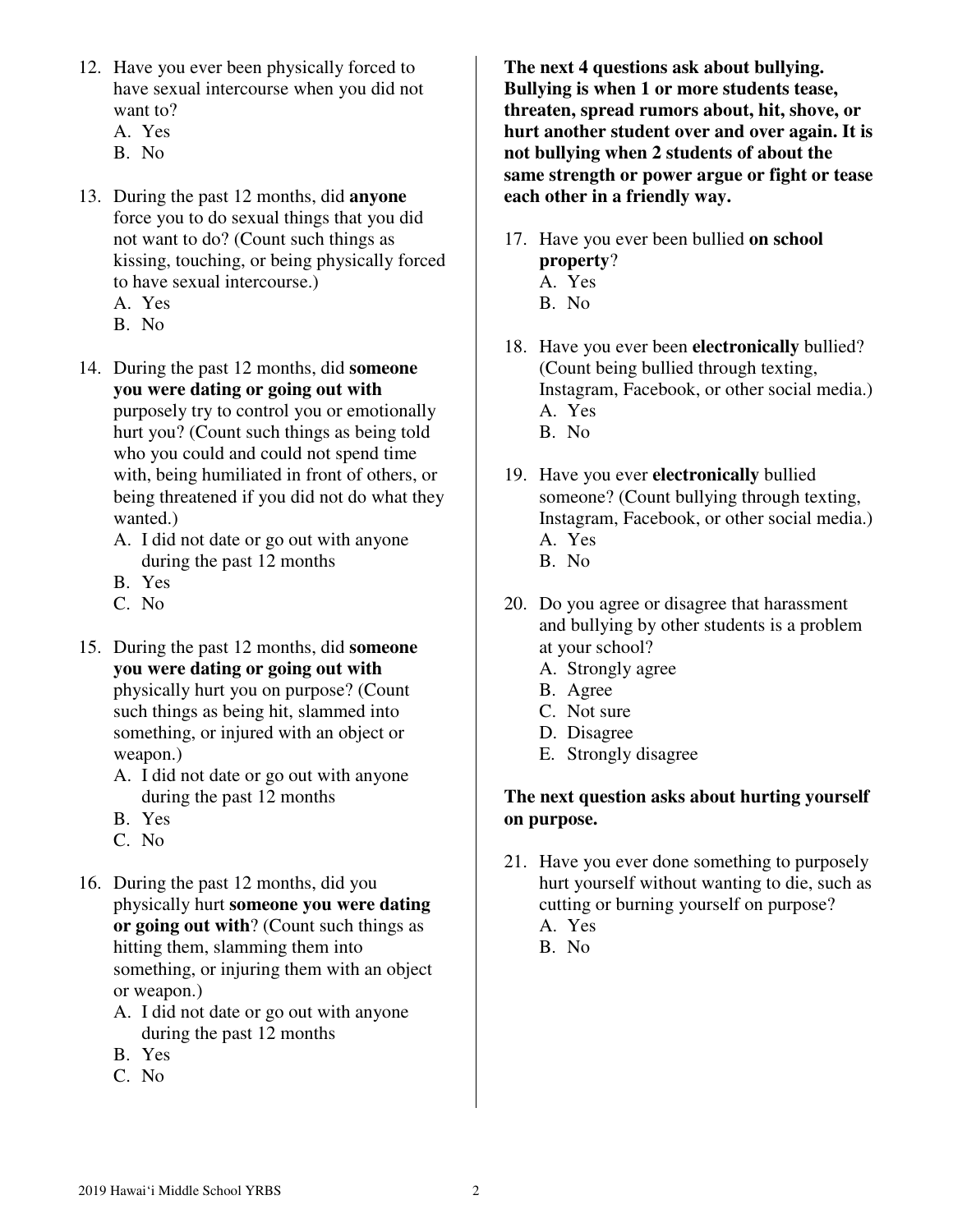**The next 5 questions ask about sad feelings and attempted suicide. Sometimes people feel so depressed about the future that they may consider attempting suicide, that is, taking some action to end their own life.** 

- 22. Have you ever felt so sad or hopeless almost every day for **two weeks or more in a row** that you stopped doing some usual activities?
	- A. Yes
	- B. No
- 23. Have you ever **seriously** thought about killing yourself?
	- A. Yes
	- B. No
- 24. Have you ever made a **plan** about how you would kill yourself?
	- A. Yes
	- B. No
- 25. Have you ever **tried** to kill yourself?
	- A. Yes
	- B. No
- 26. **If you tried to kill yourself,** did any attempt result in an injury, poisoning, or overdose that had to be treated by a doctor or nurse?
	- A. I did not try to kill myself
	- B. Yes
	- C. No

#### **The next 3 questions ask about cigarette smoking.**

- 27. Have you ever tried cigarette smoking, even one or two puffs?
	- A. Yes
	- B. No
- 28. How old were you when you first tried cigarette smoking, even one or two puffs?
	- A. I have never tried cigarette smoking, not even one or two puffs
	- B. 8 years old or younger
	- C. 9 years old
	- D. 10 years old
	- E. 11 years old
	- F. 12 years old
	- G. 13 years old or older
- 29. During the past 30 days, on how many days did you smoke cigarettes?
	- A. 0 days
	- B. 1 or 2 days
	- C. 3 to 5 days
	- D. 6 to 9 days
	- E. 10 to 19 days
	- F. 20 to 29 days
	- G. All 30 days

### **The next 4 questions ask about electronic vapor products, such as JUUL, Vuse, MarkTen, and blu. Electronic vapor products include e-cigarettes, vapes, vape pens, ecigars, e-hookahs, hookah pens, and mods.**

- 30. Have you ever used an electronic vapor product?
	- A. Yes
	- B. No
- 31. How old were you when you first tried using an electronic vapor product?
	- A. I have never tried using an electronic vapor product
	- B. 8 years old or younger
	- C. 9 years old
	- D. 10 years old
	- E. 11 years old
	- F. 12 years old
	- G. 13 years old or older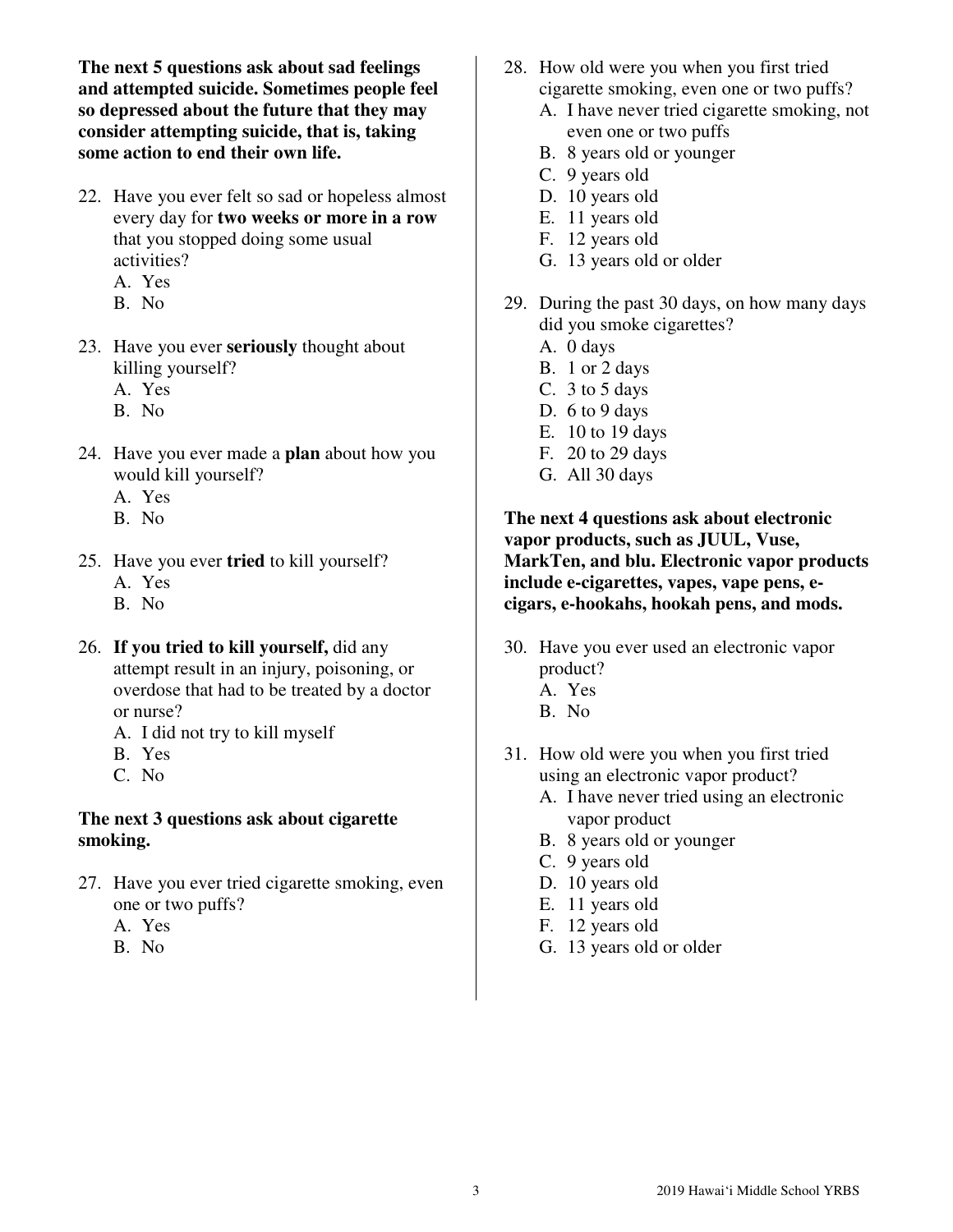- 32. During the past 30 days, on how many days did you use an electronic vapor product?
	- A. 0 days
	- B. 1 or 2 days
	- C. 3 to 5 days
	- D. 6 to 9 days
	- E. 10 to 19 days
	- F. 20 to 29 days
	- G. All 30 days
- 33. During the past 30 days, how did you **usually** get your own electronic vapor products? (Select only **one** response.)
	- A. I did not use any electronic vapor products during the past 30 days
	- B. I bought them in a store such as a convenience store, supermarket, discount store, gas station, or vape store
	- C. I got them on the Internet
	- D. I gave someone else money to buy them for me
	- E. I borrowed them from someone else
	- F. A person who can legally buy these products gave them to me
	- G. I took them from a store or another person
	- H. I got them some other way

**The next 6 questions ask about drinking alcohol. This includes drinking beer, wine, wine coolers, and liquor such as rum, gin, vodka, or whiskey. For these questions, drinking alcohol does not include drinking a few sips of wine for religious purposes.** 

- 34. How old were you when you had your first drink of alcohol other than a few sips?
	- A. I have never had a drink of alcohol other than a few sips
	- B. 8 years old or younger
	- C. 9 years old
	- D. 10 years old
	- E. 11 years old
	- F. 12 years old
	- G. 13 years old or older
- 35. During the past 30 days, did you have at least one drink of alcohol?
	- A. Yes
	- B. No
- 36. During the past 30 days, on how many days did you have 5 or more drinks of alcohol in a row, that is, within a couple of hours?
	- A. 0 days
	- B. 1 day
	- C. 2 days
	- D. 3 to 5 days
	- E. 6 to 9 days
	- F. 10 to 19 days
	- G. 20 or more days
- 37. During the past 30 days, where did you **usually** drink alcohol? (Select only **one** response.)
	- A. I did not drink alcohol during the past 30 days
	- B. At my home
	- C. At another person's home
	- D. While riding in or driving a car or other vehicle
	- E. At a restaurant, bar, or club
	- F. At a public place such as a park, beach, or parking lot
	- G. At a public event such as a concert or sporting event
	- H. On school property
- 38. During the past 30 days, what type of alcohol did you drink most often? (Select only **one** response.)
	- A. I did not drink alcohol during the past 30 days
	- B. Beer
	- C. Wine
	- D. Vodka
	- E. Some other liquor, such as rum, scotch, bourbon, whiskey, or tequila
	- F. Flavored alcoholic beverages, such as Smirnoff Ice, Bacardi Silver, Mike's Hard Lemonade, Four Loko, Blast, or Hard Apple Cider
	- G. Some other type of alcohol
- 39. How wrong do your parents feel it would be for you to drink beer, wine, or hard liquor (such as rum, gin, vodka, or whiskey) regularly?
	- A. Very wrong
	- B. Wrong
	- C. A little bit wrong
	- D. Not at all wrong
	- E. Not sure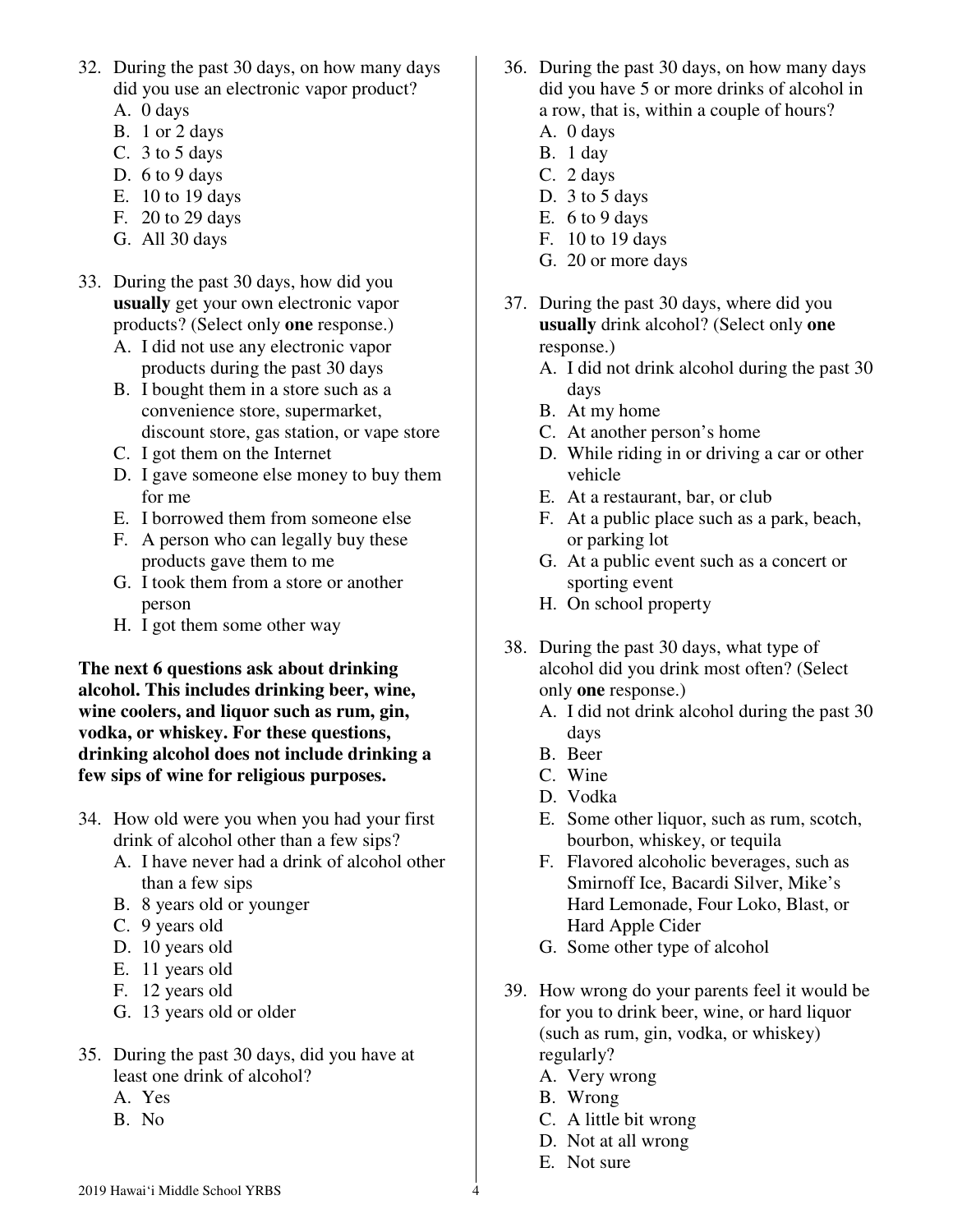**The next 2 questions ask about marijuana use. Marijuana also is called pot, weed, pakal**ō**l**ō**, or cannabis.**

- 40. How old were you when you tried marijuana for the first time?
	- A. I have never tried marijuana
	- B. 8 years old or younger
	- C. 9 years old
	- D. 10 years old
	- E. 11 years old
	- F. 12 years old
	- G. 13 years old or older
- 41. During the past 30 days, how many times did you use marijuana?
	- A. 0 times
	- B. 1 or 2 times
	- C. 3 to 9 times
	- D. 10 to 19 times
	- E. 20 to 39 times
	- F. 40 or more times

**The next 2 questions ask about the use of prescription pain medicine without a doctor's prescription or differently than how a doctor told you to use it. For this question, count drugs such as codeine, Vicodin, OxyContin, Hydrocodone, and Percocet.** 

- 42. Have you ever taken **prescription pain medicine** without a doctor's prescription or differently than how a doctor told you to use it?
	- A. Yes
	- B. No
- 43. During the past 30 days, how many times did you take **prescription pain medicine** without a doctor's prescription or differently than how a doctor told you to use it?
	- A. 0 times
	- B. 1 or 2 times
	- $C<sub>c</sub>$  3 to 9 times
	- D. 10 to 19 times
	- E. 20 to 39 times
	- F. 40 or more times

#### **The next 6 questions ask about other drugs.**

- 44. Have you ever used **any** form of cocaine, including powder, crack, or freebase? A. Yes
	- B. No
- 45. Have you ever used **methamphetamines** (also called speed, crystal meth, crank, ice, or meth)?
	- A. Yes
	- B. No
- 46. During your life, how many times have you used a needle to inject any **illegal** drug into your body?
	- A. 0 times
	- B. 1 time
	- C. 2 or more times
- 47. During the past 12 months, have you talked with at least one of your parents or another adult in your family about the dangers of tobacco, alcohol, or drug use?
	- A. Yes
	- B. No
	- C. Not sure
- 48. Have you ridden in a car driven by someone who was "high" or had been using alcohol or drugs?
	- A. Yes
	- B. No
- 49. During the past 12 months, have you ever attended school under the influence of alcohol, marijuana, or other drugs? A. Yes
	- B. No

### **The next 4 questions ask about sexual behavior.**

- 50. How old were you when you had sexual intercourse for the first time?
	- A. I have never had sexual intercourse
	- B. 8 years old or younger
	- C. 9 years old
	- D. 10 years old
	- E. 11 years old
	- F. 12 years old
	- G. 13 years old or older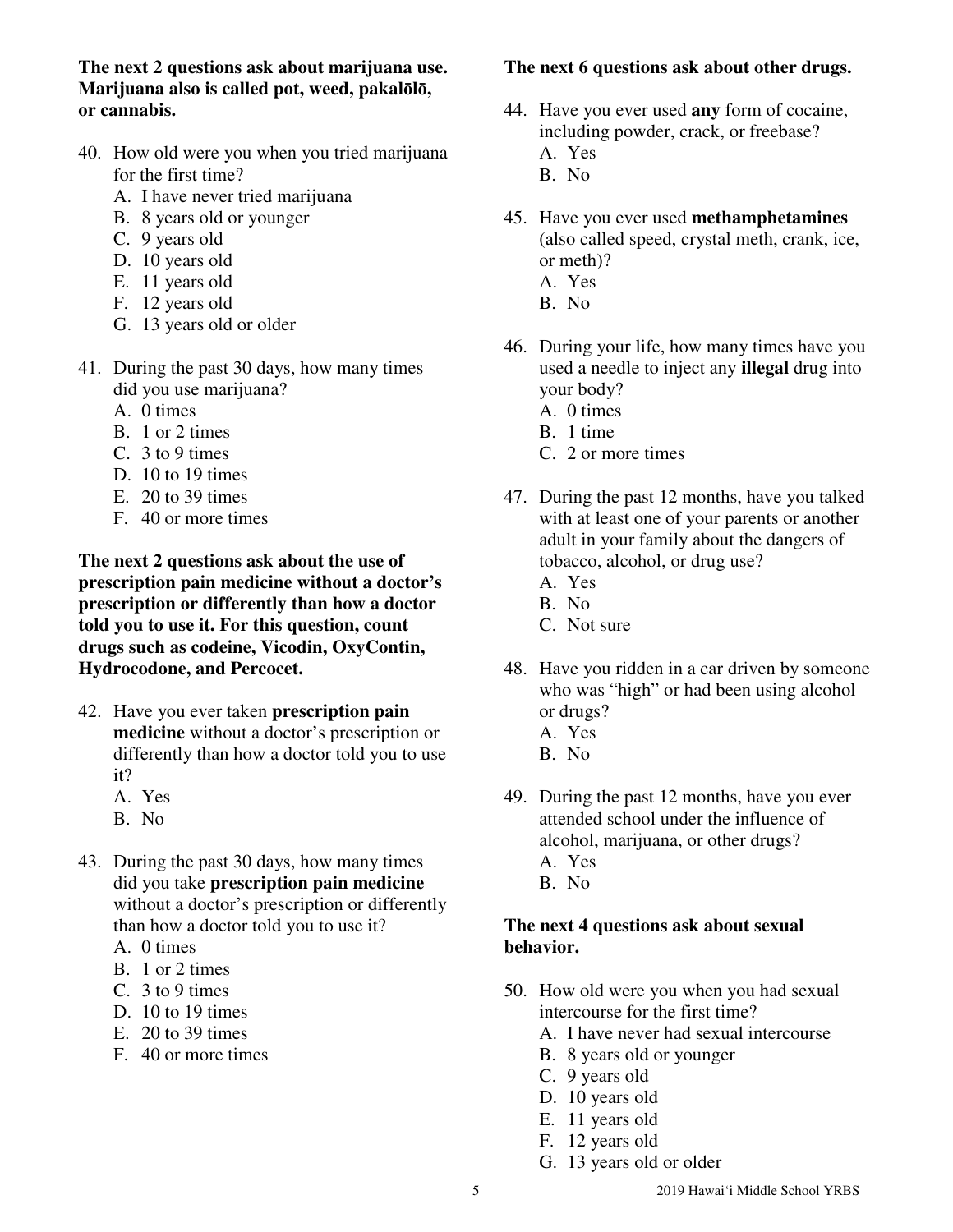- 51. With how many people have you ever had sexual intercourse?
	- A. I have never had sexual intercourse
	- B. 1 person
	- C. 2 people
	- D. 3 people
	- E. 4 people
	- F. 5 people
	- G. 6 or more people
- 52. The **last time** you had sexual intercourse, did you or your partner use a condom?
	- A. I have never had sexual intercourse
	- B. Yes
	- C. No
- 53. During your life, with whom have you had sexual contact?
	- A. I have never had sexual contact
	- B. Females
	- C. Males
	- D. Females and males

# **The next 2 questions ask about body weight.**

- 54. Which of the following are you trying to do about your weight?
	- A. **Lose** weight
	- B. **Gain** weight
	- C. **Stay** the same weight
	- D. I am **not trying to do anything** about my weight
- 55. During the past 30 days, did you try to lose weight or keep from gaining weight by going without eating for 24 hours or more; taking any diet pills, powders, or liquids; vomiting or taking laxatives; smoking cigarettes; or skipping meals?
	- A. Yes
	- B. No
	- C. Not sure

# **The next 2 questions ask about eating.**

- 56. During the past 7 days, on how many days did you eat **breakfast**?
	- A. 0 days
	- B. 1 day
	- C. 2 days
	- D. 3 days
	- E. 4 days
	- F. 5 days
	- G. 6 days
	- H. 7 days
- 57. During the past 30 days, how often did you go hungry because there was not enough food in your home?
	- A. Never
	- B. Rarely
	- C. Sometimes
	- D. Most of the time
	- E. Always

## **The next 10 questions ask about physical activity.**

- 58. During the past 7 days, on how many days were you physically active for a total of **at least 60 minutes per day**? (Add up all the time you spent in any kind of physical activity that increased your heart rate and made you breathe hard some of the time.) A. 0 days
	-
	- B. 1 day
	- C. 2 days D. 3 days
	- E. 4 days
	- F. 5 days
	- G. 6 days
	- H. 7 days
- 59. During the past 7 days, on how many days did you do exercises to **strengthen or tone your muscles**, such as push-ups, sit-ups, or weight lifting?
	- A. 0 days
	- B. 1 day
	- C. 2 days
	- D. 3 days
	- E. 4 days
	- F. 5 days
	- G. 6 days
	- H. 7 days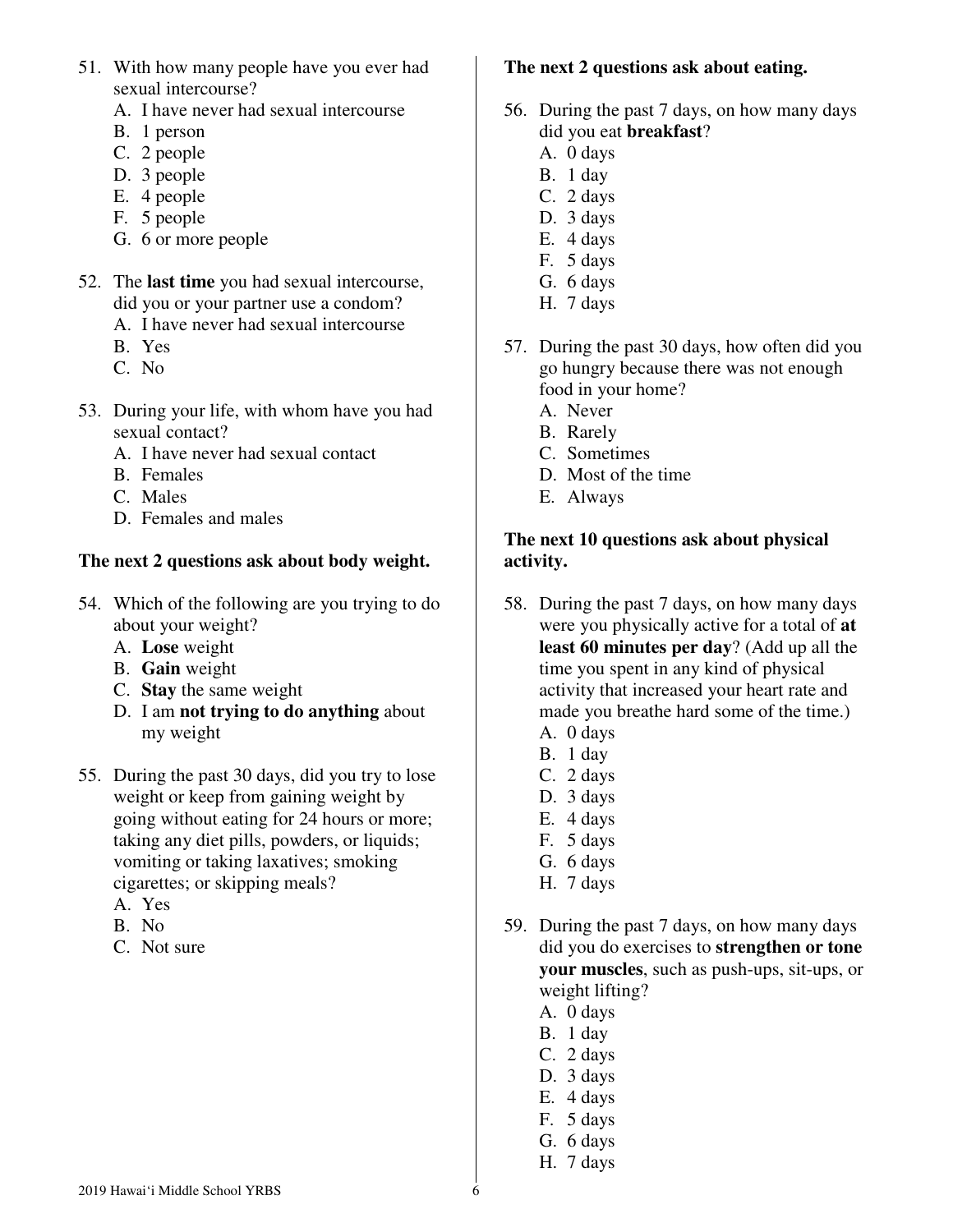- 60. On an average school day, how many hours do you watch TV?
	- A. I do not watch TV on an average school day
	- B. Less than 1 hour per day
	- C. 1 hour per day
	- D. 2 hours per day
	- E. 3 hours per day
	- F. 4 hours per day
	- G. 5 or more hours per day
- 61. On an average school day, how many hours do you play video or computer games or use a computer for something that is not school work? (Count time spent playing games, watching videos, texting, or using social media on your smartphone, computer, Xbox, PlayStation, iPad, or other tablet.)
	- A. I do not play video or computer games
	- or use a computer for something that is not school work
	- B. Less than 1 hour per day
	- C. 1 hour per day
	- D. 2 hours per day
	- E. 3 hours per day
	- F. 4 hours per day
	- G. 5 or more hours per day
- 62. In an average week when you are in school, on how many days do you go to physical education (PE) classes?
	- A. 0 days
	- B. 1 day
	- C. 2 days
	- D. 3 days
	- E. 4 days
	- F. 5 days
- 63. Do you agree or disagree that the physical education (PE) classes you took during the past 12 months offered a variety of physical activities?
	- A. I did not take PE classes during the past 12 months
	- B. Strongly agree
	- C. Agree
	- D. Not sure
	- E. Disagree
	- F. Strongly disagree
- 64. During the past 12 months, were you **usually** physically active at least half of the time during physical education (PE) classes?
	- A. I did not take PE classes during the past 12 months
	- B. Yes
	- C. No
- 65. Do any of your classroom teachers provide short physical activity breaks during regular class time? (Do not count physical education teacher.)
	- A. Yes
	- B. No
- 66. In an average week when you are in school, on how many days do you walk or ride your bike **to or from school**?
	- A. 0 days
	- B. 1 day
	- C. 2 days
	- D. 3 days
	- E. 4 days
	- F. 5 days
- 67. During the past 12 months, on how many sports teams did you play? (Count any teams run by your school or community groups.)
	- A. 0 teams
	- B. 1 team
	- C. 2 teams
	- D. 3 or more teams

**The next question asks about concussions. A concussion is when a blow or jolt to the head causes problems such as headaches, dizziness, being dazed or confused, difficulty remembering or concentrating, vomiting, blurred vision, or being knocked out.** 

- 68. During the past 12 months, how many times did you have a concussion **from playing a sport or being physically active**?
	- A. 0 times
	- B. 1 time
	- C. 2 times
	- D. 3 times
	- E. 4 or more times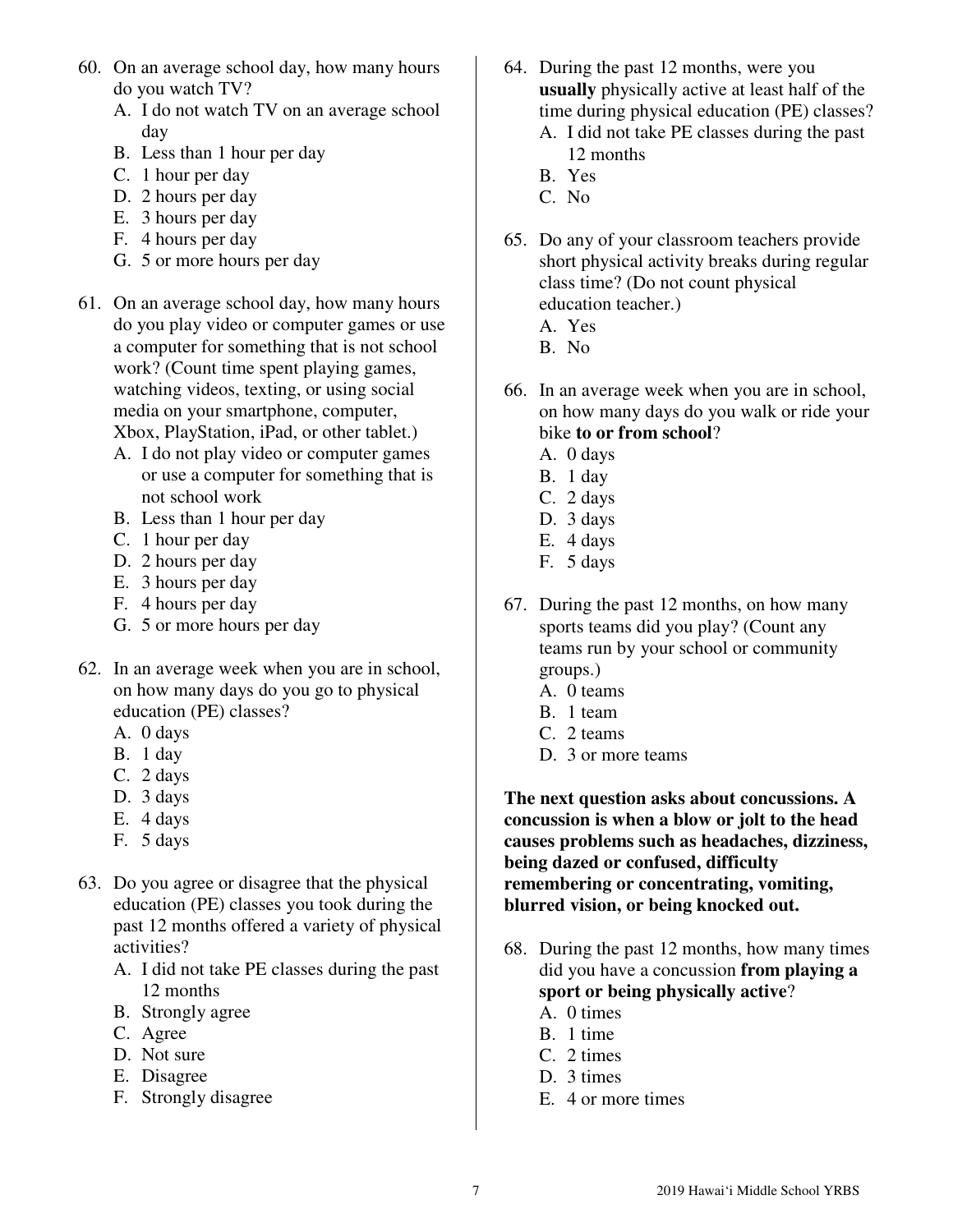## **The next 17 questions ask about other healthrelated topics.**

- 69. When you are outside for more than one hour on a sunny day, how often do you wear sunscreen with an SPF of 15 or higher?
	- A. Never
	- B. Rarely
	- C. Sometimes
	- D. Most of the time
	- E. Always
- 70. When was the last time you saw a dentist for a check-up, exam, teeth cleaning, or other dental work?
	- A. During the past 12 months
	- B. Between 12 and 24 months ago
	- C. More than 24 months ago
	- D. Never
	- E. Not sure
- 71. During the past 12 months, how many times have you missed school because of problems with your teeth or mouth? (Do not include times you missed school for routine dental or orthodontic appointments.)
	- A. 0 times
	- B. 1 time
	- C. 2 or 3 times
	- D. 4 or 5 times
	- E. 6 or more times
- 72. During the past 30 days, on how many days did you **not** go to school because you were sick?
	- A. 0 days
	- B. 1 or 2 days
	- C. 3 to 5 days
	- D. 6 to 9 days
	- E. 10 or more days
- 73. On an average school night, how many hours of sleep do you get?
	- A. 4 or less hours
	- B. 5 hours
	- C. 6 hours
	- D. 7 hours
	- E. 8 hours
	- F. 9 hours
	- G. 10 or more hours
- 74. During the past 30 days, where did you usually sleep?
	- A. In my parent's or guardian's home
	- B. In the home of a friend, family member, or other person because I had to leave my home or my parent or guardian cannot afford housing
	- C. In a shelter or emergency housing
	- D. In a motel or hotel
	- E. In a car, park, campground, or other public place
	- F. I do not have a usual place to sleep
	- G. Somewhere else
- 75. When you feel sad, empty, hopeless, angry, or anxious, how often do you get the kind of help you need?
	- A. I do not feel sad, empty, hopeless, angry, or anxious
	- B. Never
	- C. Rarely
	- D. Sometimes
	- E. Most of the time
	- F. Always
- 76. Outside of school, is there an adult you can talk to about things that are important to you?
	- A. Yes
	- B. No
	- C. Not sure
- 77. Is there at least one teacher or other adult in your school that you can talk to if you have a problem?
	- A. Yes
	- B. No
	- C. Not sure
- 78. Is there a teacher or other adult in your school who really cares about you?
	- A. Yes
	- B. No
	- C. Not sure
- 79. Have your parents or other adults in your family ever talked with you about what they expect you to do or not to do when it comes to sex?
	- A. Yes
	- B. No
	- C. Not sure